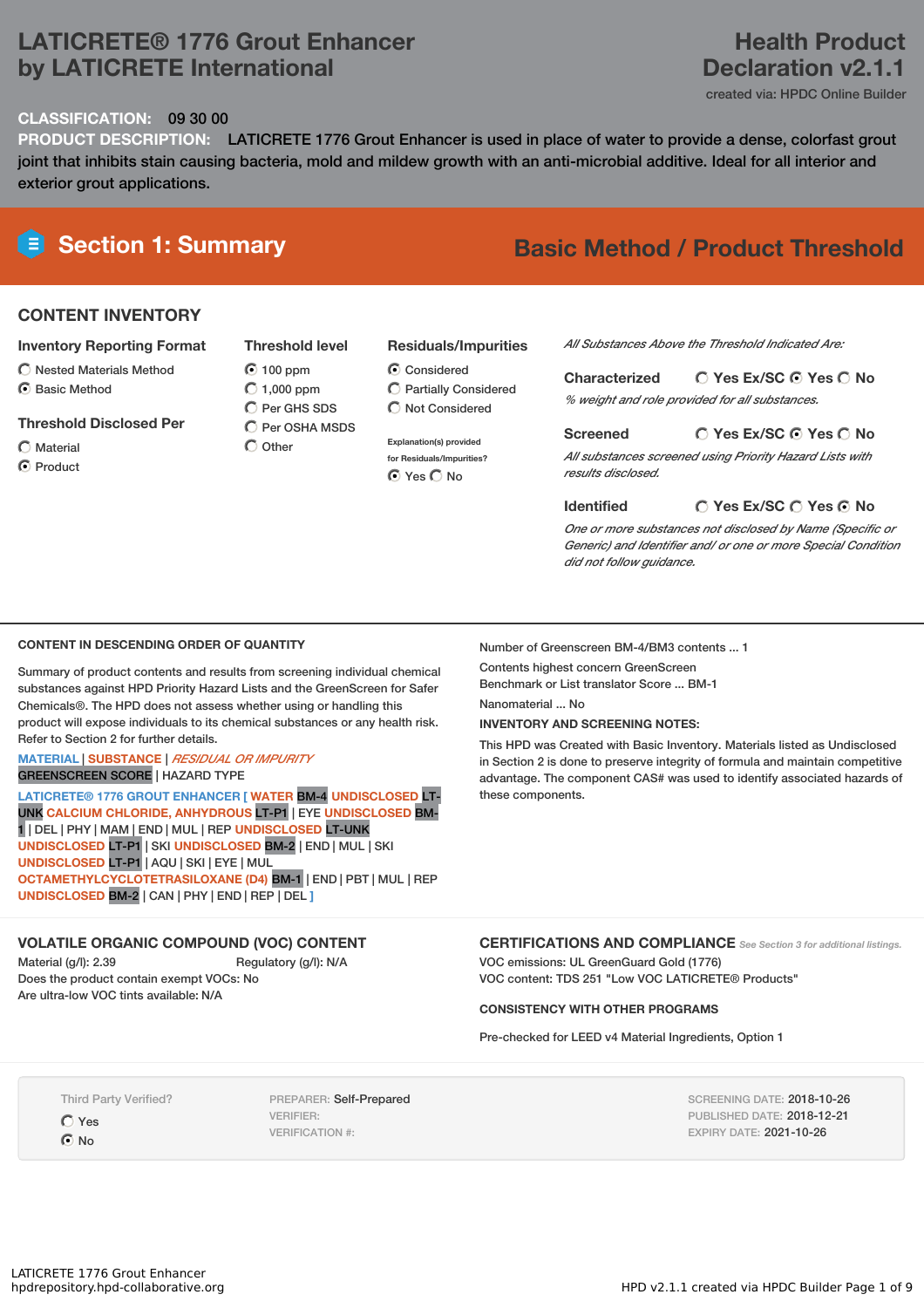This section lists contents in a product based on specific threshold(s) and reports detailed health information including hazards. This *HPD uses the inventory method indicated above, which is one of three possible methods:*

- *Basic Inventory method with Product-level threshold.*
- *Nested Material Inventory method with Product-level threshold*
- *Nested Material Inventory method with individual Material-level thresholds*

Definitions and requirements for the three inventory methods and requirements for each data field can be found in the HPD Open *Standard version 2.1, available on the HPDC website at: [www.hpd-collaborative.org/hpd-2-1-standard](http://www.hpd-collaborative.org/hpd-2-1-standard)*

# **LATICRETE® 1776 GROUT ENHANCER**

PRODUCT THRESHOLD: 100 ppm **RESIDUALS** AND IMPURITIES CONSIDERED: Yes

RESIDUALS AND IMPURITIES NOTES: Residuals and impurities are measured by quantitative methods and are only displayed when they are potentially greater than 100 ppm.

OTHER PRODUCT NOTES: See SDS at www.laticrete.com for occupational exposure information.

| <b>WATER</b>         |                                                                |          |                                   | ID: 7732-18-5 |
|----------------------|----------------------------------------------------------------|----------|-----------------------------------|---------------|
|                      | HAZARD SCREENING METHOD: Pharos Chemical and Materials Library |          | HAZARD SCREENING DATE: 2018-10-26 |               |
| %: 90,0000 - 98,0000 | $GS:$ BM-4                                                     | RC: None | NANO: No                          | ROLE: Diluent |
| <b>HAZARD TYPE</b>   | <b>AGENCY AND LIST TITLES</b>                                  | WARNINGS |                                   |               |
|                      | No hazards found                                               |          |                                   |               |

SUBSTANCE NOTES: The amount of this component may vary based on the plant of manufacture.

### **UNDISCLOSED**

| HAZARD SCREENING METHOD: Pharos Chemical and Materials Library |                        |          | HAZARD SCREENING DATE: 2018-10-26 |               |
|----------------------------------------------------------------|------------------------|----------|-----------------------------------|---------------|
| %: 2,0000 - 4,0000                                             | <b>GS: LT-UNK</b>      | RC: None | NANO: <b>No</b>                   | ROLE: Polymer |
| <b>HAZARD TYPE</b>                                             | AGENCY AND LIST TITLES | WARNINGS |                                   |               |
|                                                                | No hazards found       |          |                                   |               |

SUBSTANCE NOTES: The amount of this component may vary based on the plant of manufacture. This product is shown as undisclosed to preserve integrity of formula and maintain competitive advantage. The component CAS# was used to identify associated hazards.

| <b>CALCIUM CHLORIDE, ANHYDROUS</b> |                                                                |                 |                                      | <b>ID: 10043-52-4</b>   |
|------------------------------------|----------------------------------------------------------------|-----------------|--------------------------------------|-------------------------|
|                                    | HAZARD SCREENING METHOD: Pharos Chemical and Materials Library |                 | HAZARD SCREENING DATE: 2018-10-26    |                         |
| %: 1.0000 - 2.0000                 | $GS: LT-PI$                                                    | <b>RC:</b> None | NANO: <b>No</b>                      | ROLE: Set Time Adjuster |
| <b>HAZARD TYPE</b>                 | AGENCY AND LIST TITLES                                         | WARNINGS        |                                      |                         |
| <b>EYE IRRITATION</b>              | EU - GHS (H-Statements)                                        |                 | H319 - Causes serious eye irritation |                         |

LATICRETE 1776 Grout Enhancer<br>hpdrepository.hpd-collaborative.org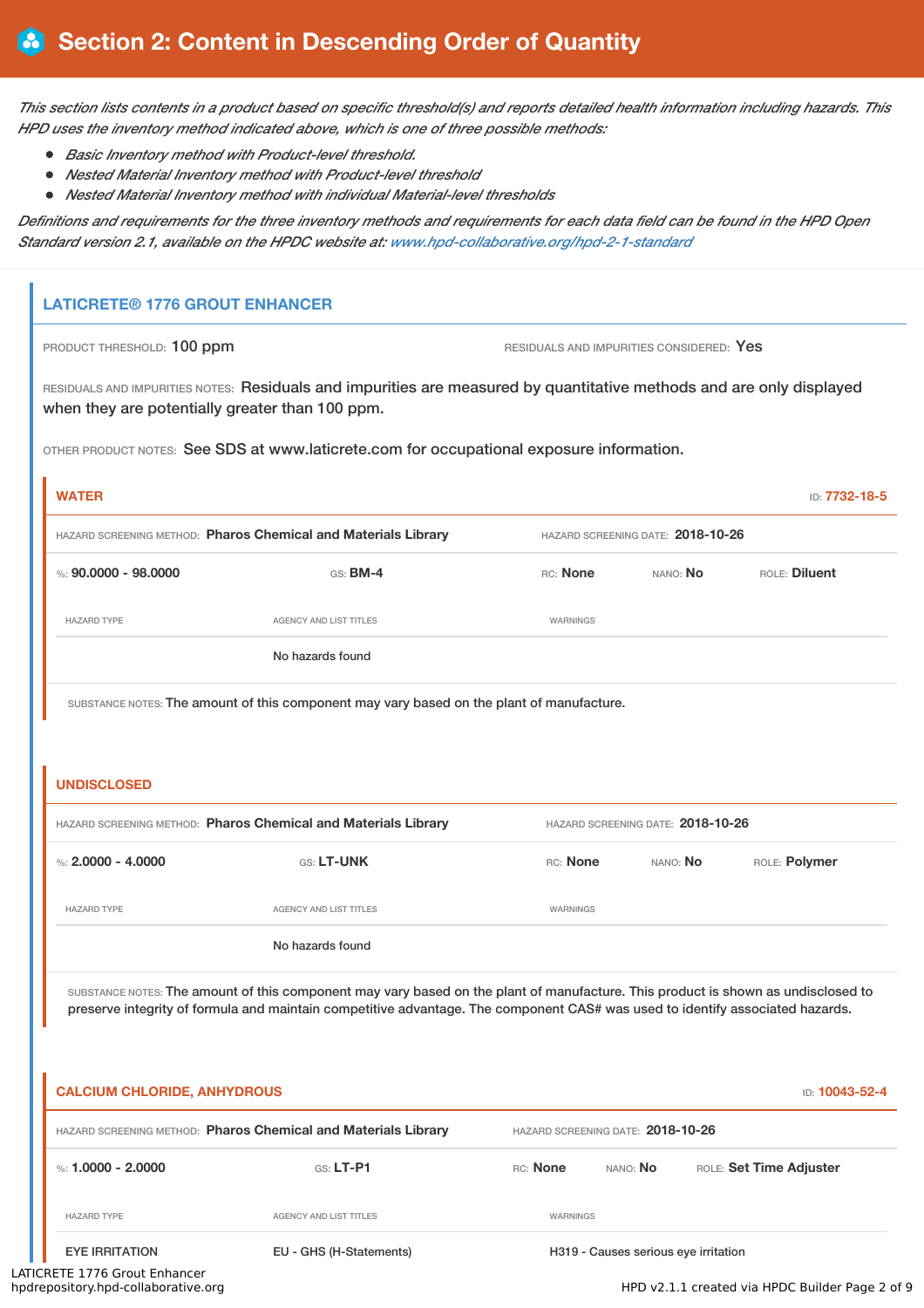SUBSTANCE NOTES: The amount of this component may vary based on the plant of manufacture.

### **UNDISCLOSED**

| HAZARD SCREENING METHOD: Pharos Chemical and Materials Library |                                                     |                                      | HAZARD SCREENING DATE: 2018-10-26         |                                                            |
|----------------------------------------------------------------|-----------------------------------------------------|--------------------------------------|-------------------------------------------|------------------------------------------------------------|
| %: $0.3000 - 0.5000$                                           | $GS:$ BM-1                                          | RC: None                             | NANO: No                                  | ROLE: Solvent                                              |
| <b>HAZARD TYPE</b>                                             | <b>AGENCY AND LIST TITLES</b>                       | <b>WARNINGS</b>                      |                                           |                                                            |
| <b>DEVELOPMENTAL</b>                                           | CA EPA - Prop 65                                    | Developmental toxicity               |                                           |                                                            |
| <b>DEVELOPMENTAL</b>                                           | US NIH - Reproductive & Developmental<br>Monographs |                                      |                                           | Clear Evidence of Adverse Effects - Developmental Toxicity |
| PHYSICAL HAZARD (REACTIVE)                                     | EU - GHS (H-Statements)                             |                                      | H225 - Highly flammable liquid and vapour |                                                            |
| <b>MAMMALIAN</b>                                               | EU - GHS (H-Statements)                             | H301 - Toxic if swallowed            |                                           |                                                            |
| <b>MAMMALIAN</b>                                               | EU - GHS (H-Statements)                             |                                      | H311 - Toxic in contact with skin         |                                                            |
| <b>MAMMALIAN</b>                                               | EU - GHS (H-Statements)                             | H331 - Toxic if inhaled              |                                           |                                                            |
| <b>ORGAN TOXICANT</b>                                          | EU - GHS (H-Statements)                             |                                      | H370 - Causes damage to organs            |                                                            |
| <b>ENDOCRINE</b>                                               | <b>TEDX - Potential Endocrine Disruptors</b>        | <b>Potential Endocrine Disruptor</b> |                                           |                                                            |
| <b>MULTIPLE</b>                                                | German FEA - Substances Hazardous to<br>Waters      | Class 2 - Hazard to Waters           |                                           |                                                            |
| <b>REPRODUCTIVE</b>                                            | Japan - GHS                                         |                                      | Toxic to reproduction - Category 1B       |                                                            |

SUBSTANCE NOTES: The amount of this component may vary based on the plant of manufacture. This product is shown as undisclosed to preserve integrity of formula and maintain competitive advantage. The component CAS# was used to identify associated hazards.

### **UNDISCLOSED**

| HAZARD SCREENING METHOD: Pharos Chemical and Materials Library |                        |          | HAZARD SCREENING DATE: 2018-10-26 |               |
|----------------------------------------------------------------|------------------------|----------|-----------------------------------|---------------|
| %: 0.1000 - 0.2500                                             | <b>GS: LT-UNK</b>      | RC: None | NANO: No                          | ROLE: Polymer |
| <b>HAZARD TYPE</b>                                             | AGENCY AND LIST TITLES | WARNINGS |                                   |               |
|                                                                | No hazards found       |          |                                   |               |

SUBSTANCE NOTES: The amount of this component may vary based on the plant of manufacture. This product is shown as undisclosed to preserve integrity of formula and maintain competitive advantage. The component CAS# was used to identify associated hazards.

#### **UNDISCLOSED**

| HAZARD SCREENING METHOD: Pharos Chemical and Materials Library |                       | HAZARD SCREENING DATE: 2018-10-26 |                 |                          |
|----------------------------------------------------------------|-----------------------|-----------------------------------|-----------------|--------------------------|
| $\%$ : 0.0100 - 0.0500                                         | $\mathsf{GS}$ : LT-P1 | RC: None                          | NANO: <b>No</b> | ROLE: <b>pH Adjuster</b> |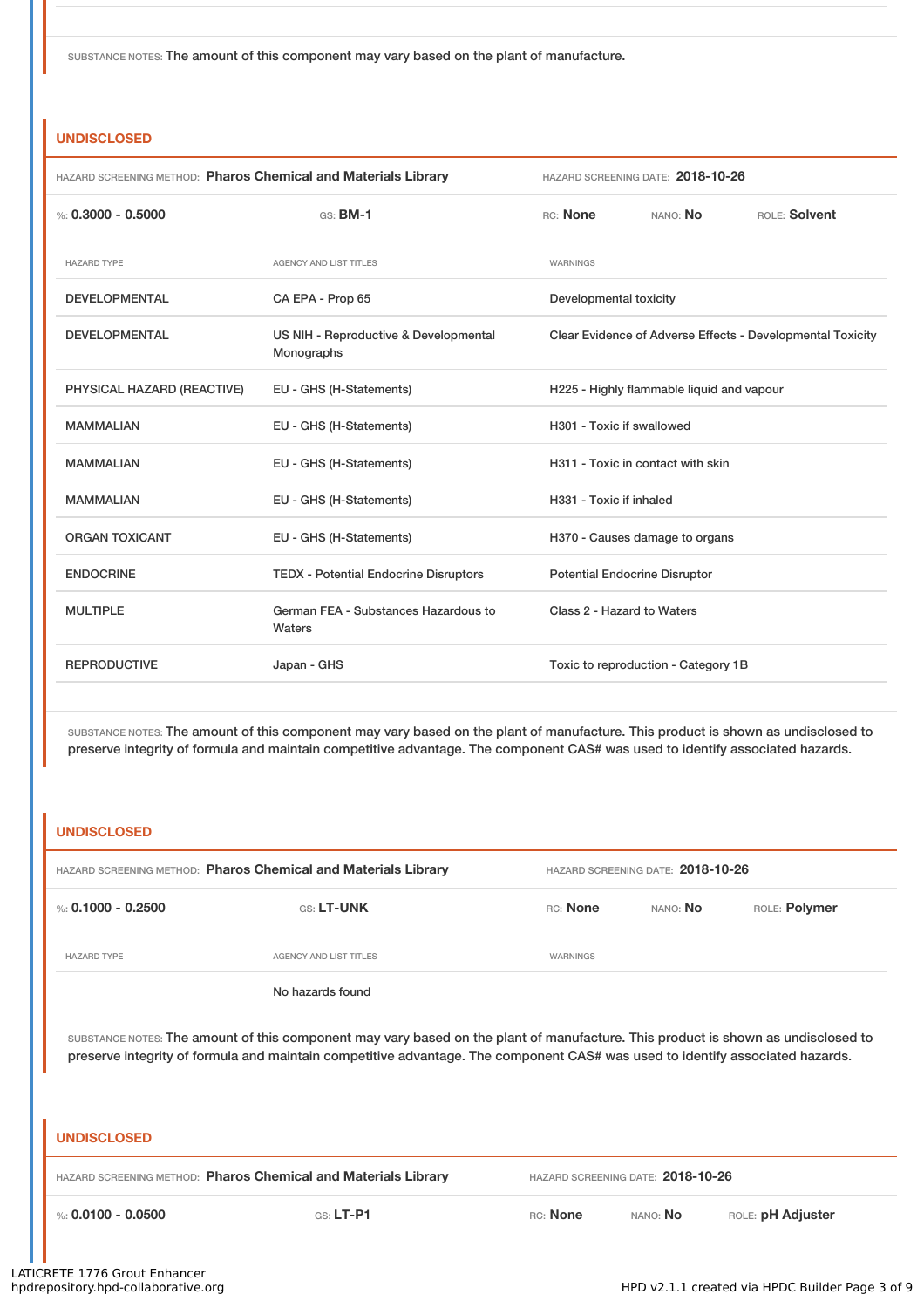HAZARD TYPE **AGENCY AND LIST TITLES** AGENCY AND LIST TITLES SKIN IRRITATION EU - GHS (H-Statements) H314 - Causes severe skin burns and eye damage

SUBSTANCE NOTES: The amount of this component may vary based on the plant of manufacture. This product is shown as undisclosed to preserve integrity of formula and maintain competitive advantage. The component CAS# was used to identify associated hazards.

#### **UNDISCLOSED**

| HAZARD SCREENING METHOD: Pharos Chemical and Materials Library |                                                | HAZARD SCREENING DATE: 2018-10-26 |          |                                      |                                                         |
|----------------------------------------------------------------|------------------------------------------------|-----------------------------------|----------|--------------------------------------|---------------------------------------------------------|
| %: 0.0100 - 0.0200                                             | GS: BM-2                                       |                                   | RC: None | NANO: <b>No</b>                      | <b>ROLE:</b> Preservative                               |
| <b>HAZARD TYPE</b>                                             | <b>AGENCY AND LIST TITLES</b>                  |                                   | WARNINGS |                                      |                                                         |
| <b>ENDOCRINE</b>                                               | <b>TEDX</b> - Potential Endocrine Disruptors   |                                   |          | <b>Potential Endocrine Disruptor</b> |                                                         |
| <b>MULTIPLE</b>                                                | German FEA - Substances Hazardous to<br>Waters |                                   |          | Class 3 - Severe Hazard to Waters    |                                                         |
| <b>SKIN SENSITIZE</b>                                          | <b>MAK</b>                                     |                                   |          |                                      | Sensitizing Substance Sh - Danger of skin sensitization |
|                                                                |                                                |                                   |          |                                      |                                                         |

SUBSTANCE NOTES: The amount of this component may vary based on the plant of manufacture. This product is shown as undisclosed to preserve integrity of formula and maintain competitive advantage. The component CAS# was used to identify associated hazards.

#### **UNDISCLOSED**

| HAZARD SCREENING METHOD: Pharos Chemical and Materials Library |                                                | HAZARD SCREENING DATE: 2018-10-26 |          |                                            |                                                         |
|----------------------------------------------------------------|------------------------------------------------|-----------------------------------|----------|--------------------------------------------|---------------------------------------------------------|
| %: $0.0020 - 0.0030$                                           | $G.S.$ LT-P1                                   |                                   | RC: None | NANO: <b>No</b>                            | ROLE: Preservative                                      |
| <b>HAZARD TYPE</b>                                             | <b>AGENCY AND LIST TITLES</b>                  |                                   | WARNINGS |                                            |                                                         |
| <b>ACUTE AQUATIC</b>                                           | EU - GHS (H-Statements)                        |                                   |          | H400 - Very toxic to aquatic life          |                                                         |
| <b>SKIN IRRITATION</b>                                         | EU - GHS (H-Statements)                        |                                   |          | H315 - Causes skin irritation              |                                                         |
| <b>SKIN SENSITIZE</b>                                          | EU - GHS (H-Statements)                        |                                   |          | H317 - May cause an allergic skin reaction |                                                         |
| <b>EYE IRRITATION</b>                                          | EU - GHS (H-Statements)                        |                                   |          | H318 - Causes serious eye damage           |                                                         |
| <b>MULTIPLE</b>                                                | German FEA - Substances Hazardous to<br>Waters |                                   |          | Class 2 - Hazard to Waters                 |                                                         |
| <b>SKIN SENSITIZE</b>                                          | <b>MAK</b>                                     |                                   |          |                                            | Sensitizing Substance Sh - Danger of skin sensitization |

SUBSTANCE NOTES: The amount of this component may vary based on the plant of manufacture. This product is shown as undisclosed to preserve integrity of formula and maintain competitive advantage. The component CAS# was used to identify associated hazards.

| <b>OCTAMETHYLCYCLOTETRASILOXANE (D4)</b>                       |            |          |                                   | ID: 556-67-2   |
|----------------------------------------------------------------|------------|----------|-----------------------------------|----------------|
| HAZARD SCREENING METHOD: Pharos Chemical and Materials Library |            |          | HAZARD SCREENING DATE: 2018-10-26 |                |
| %: 0.0005 - 0.0007                                             | $GS:$ BM-1 | RC: None | NANO: <b>No</b>                   | ROLE: Defoamer |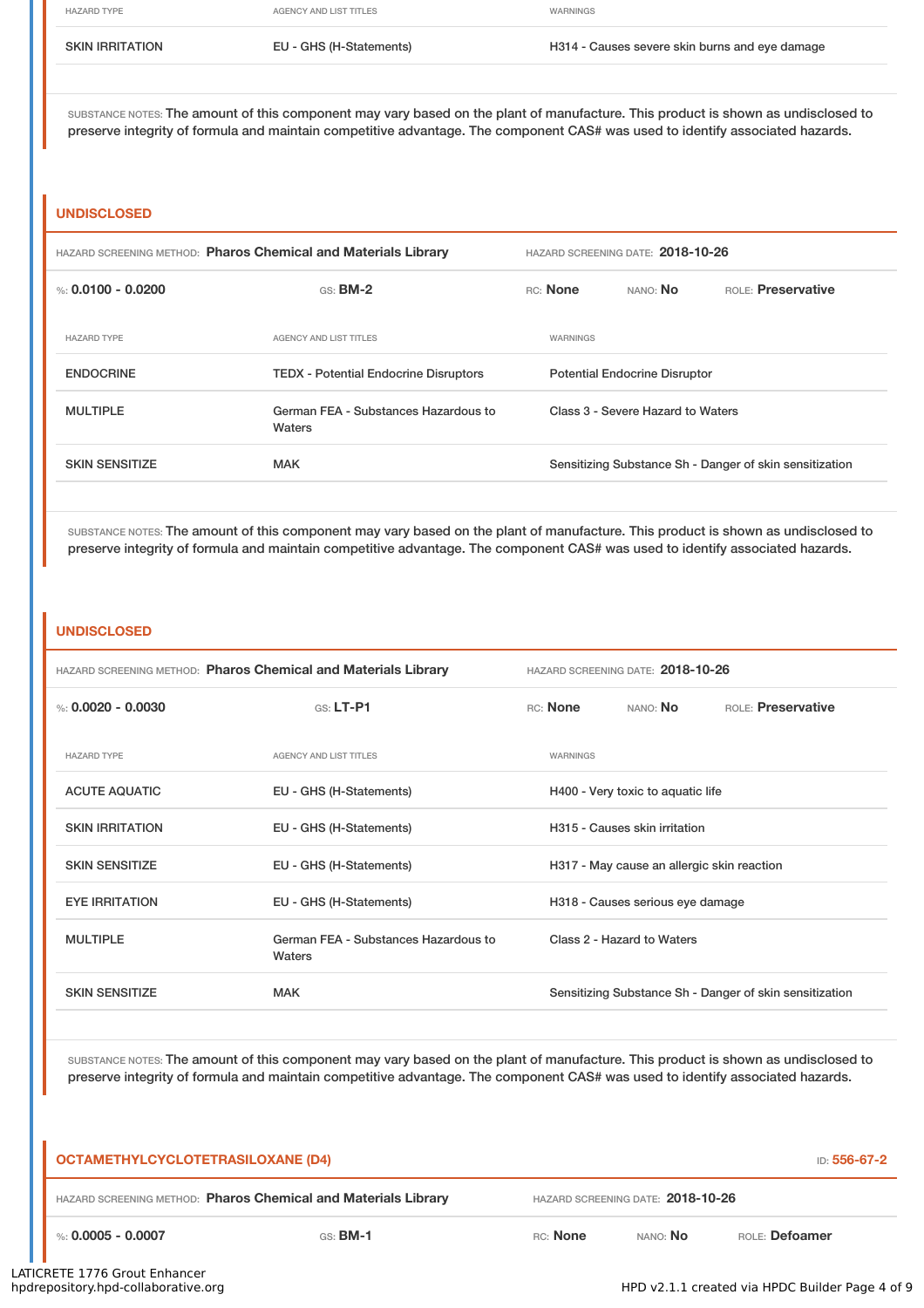| <b>HAZARD TYPE</b>     | <b>AGENCY AND LIST TITLES</b>                  | WARNINGS                                                                                                    |
|------------------------|------------------------------------------------|-------------------------------------------------------------------------------------------------------------|
| <b>ENDOCRINE</b>       | <b>EU - Priority Endocrine Disruptors</b>      | Category 1 - In vivo evidence of Endocrine Disruption<br>Activity                                           |
| <b>PBT</b>             | EU - ESIS PBT                                  | <b>Under PBT evaluation</b>                                                                                 |
| <b>PBT</b>             | <b>EU - SVHC Authorisation List</b>            | PBT - Candidate list                                                                                        |
| <b>PBT</b>             | <b>EU - SVHC Authorisation List</b>            | vPvB - Candidate list                                                                                       |
| <b>PBT</b>             | OR DEQ - Priority Persistent Pollutants        | <b>Priority Persistent Pollutant - Tier 1</b>                                                               |
| <b>PBT</b>             | <b>EC - CEPA DSL</b>                           | Persistent, Bioaccumulative and inherently Toxic (PBiTE) to<br>the Environment (based on aquatic organisms) |
| <b>PBT</b>             | <b>EC - CEPA DSL</b>                           | Persistent, Bioaccumulative and inherently Toxic (PBiTH) to<br>humans                                       |
| <b>RESTRICTED LIST</b> | US EPA - PPT Chemical Action Plans             | TSCA Work Plan chemical - Action Plan in development                                                        |
| <b>REPRODUCTIVE</b>    | EU - GHS (H-Statements)                        | H361f - Suspected of damaging fertility                                                                     |
| <b>MULTIPLE</b>        | ChemSec - SIN List                             | CMR - Carcinogen, Mutagen &/or Reproductive Toxicant                                                        |
| <b>ENDOCRINE</b>       | ChemSec - SIN List                             | <b>Endocrine Disruption</b>                                                                                 |
| <b>ENDOCRINE</b>       | <b>TEDX - Potential Endocrine Disruptors</b>   | <b>Potential Endocrine Disruptor</b>                                                                        |
| <b>MULTIPLE</b>        | German FEA - Substances Hazardous to<br>Waters | Class 3 - Severe Hazard to Waters                                                                           |
| <b>RESTRICTED LIST</b> | US EPA - PPT Chemical Action Plans             | TSCA Work Plan chemical - ongoing chemical (risk)<br>assessment                                             |
|                        |                                                |                                                                                                             |

SUBSTANCE NOTES: The amount of this component may vary based on the plant of manufacture.

# **UNDISCLOSED**

| HAZARD SCREENING METHOD: Pharos Chemical and Materials Library |                                              | HAZARD SCREENING DATE: 2018-10-26                                                       |
|----------------------------------------------------------------|----------------------------------------------|-----------------------------------------------------------------------------------------|
| %: $0.0004 - 0.0005$                                           | $GS:$ BM-2                                   | ROLE: Co-solvent<br>RC: None<br>NANO: No                                                |
| <b>HAZARD TYPE</b>                                             | <b>AGENCY AND LIST TITLES</b>                | WARNINGS                                                                                |
| <b>CANCER</b>                                                  | <b>IARC</b>                                  | Group 1 - Agent is Carcinogenic to humans                                               |
| <b>CANCER</b>                                                  | CA EPA - Prop 65                             | Carcinogen - specific to chemical form or exposure route                                |
| PHYSICAL HAZARD (REACTIVE)                                     | EU - GHS (H-Statements)                      | H225 - Highly flammable liquid and vapour                                               |
| <b>ENDOCRINE</b>                                               | <b>TEDX</b> - Potential Endocrine Disruptors | <b>Potential Endocrine Disruptor</b>                                                    |
| <b>CANCER</b>                                                  | <b>MAK</b>                                   | Carcinogen Group 5 - Genotoxic carcinogen with very<br>slight risk under MAK/BAT levels |
| <b>CANCER</b>                                                  | Japan - GHS                                  | Carcinogenicity - Category 1A                                                           |
| <b>REPRODUCTIVE</b>                                            | Japan - GHS                                  | Toxic to reproduction - Category 1A                                                     |
| <b>DEVELOPMENTAL</b>                                           | CA EPA - Prop 65                             | Developmental - specific to chemical form or exposure<br>route                          |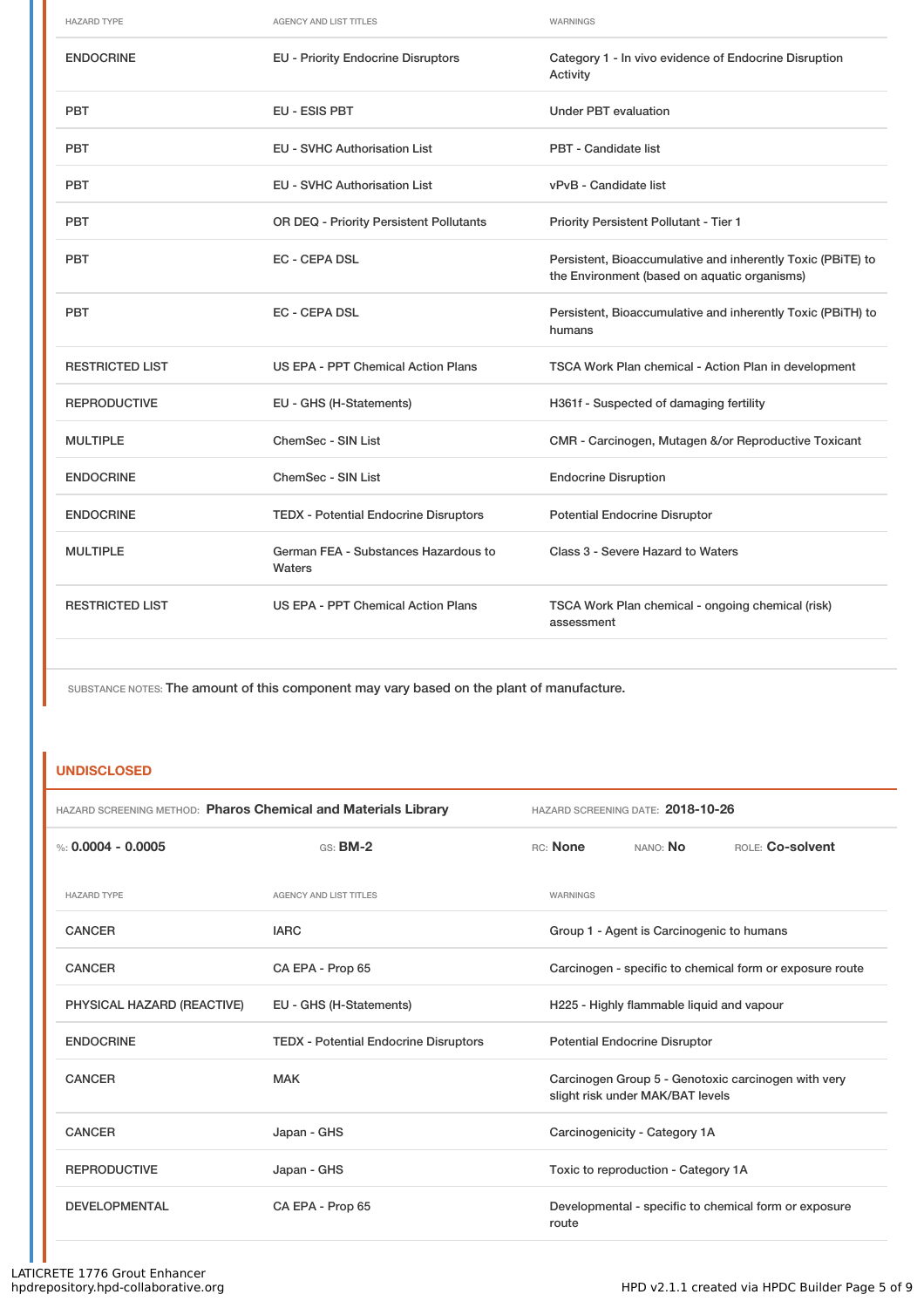SUBSTANCE NOTES: The amount of this component may vary based on the plant of manufacture. This product is shown as undisclosed to preserve integrity of formula and maintain competitive advantage. The component CAS# was used to identify associated hazards.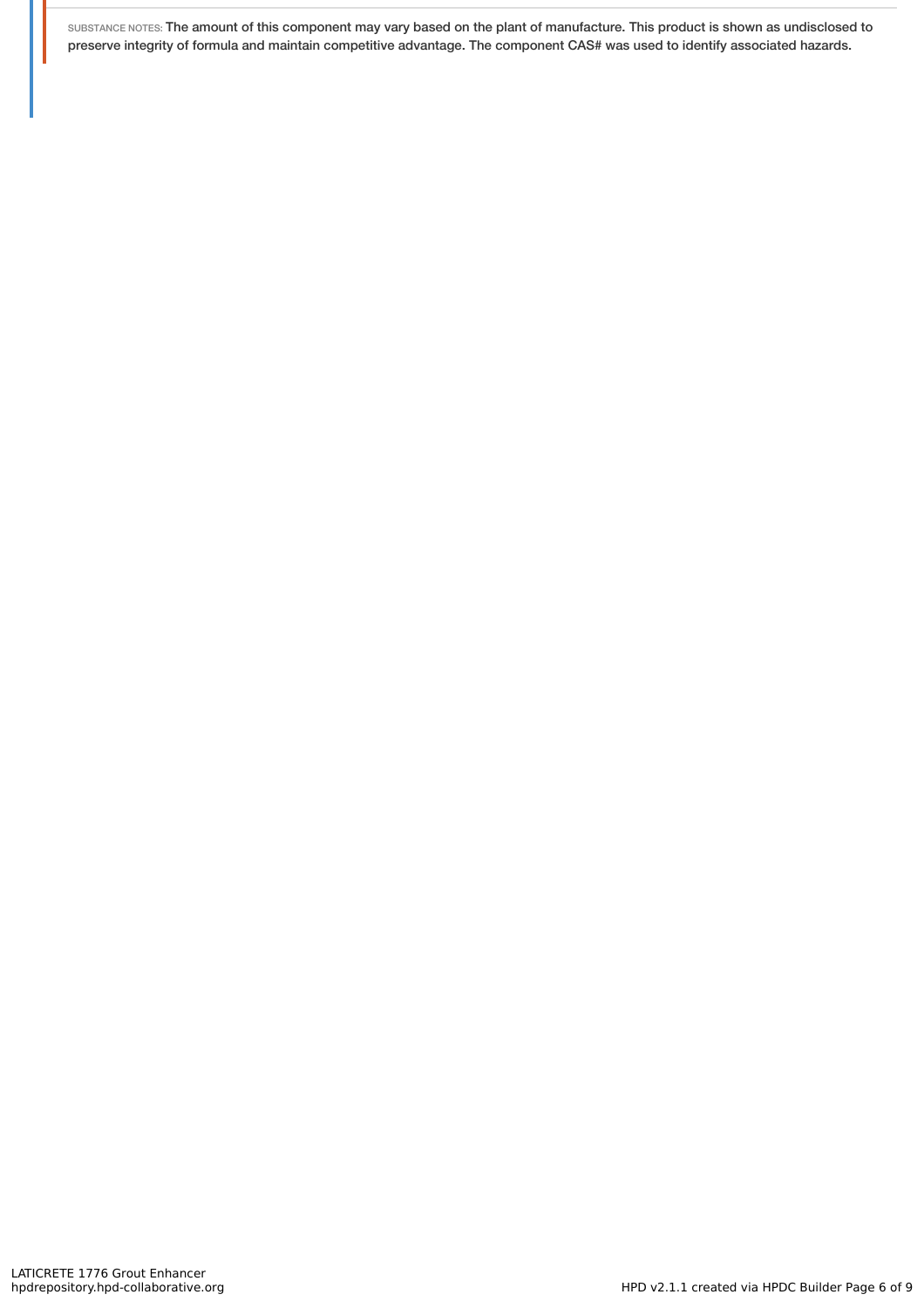This section lists applicable certification and standards compliance information for VOC emissions and VOC content. Other types of *health or environmental performance testing or certifications completed for the product may be provided.*

| <b>VOC EMISSIONS</b>                                                                                                                                                                       | <b>UL GreenGuard Gold (1776)</b>               |                               |                                     |  |  |
|--------------------------------------------------------------------------------------------------------------------------------------------------------------------------------------------|------------------------------------------------|-------------------------------|-------------------------------------|--|--|
| CERTIFYING PARTY: Third Party<br>APPLICABLE FACILITIES: Applies to All Facilities.<br><b>CERTIFICATE URL:</b><br>http://certificates.ulenvironment.com/default.aspx?<br>$id = 25538t = cs$ | <b>ISSUE DATE: <math>2009-</math></b><br>07-07 | EXPIRY DATE: $2019-$<br>07-09 | CERTIFIER OR LAB: UL<br>Environment |  |  |

CERTIFICATION AND COMPLIANCE NOTES: Meets LEED v4 Credit "Low Emitting Materials" Emissions Requirements. This product was tested in accordance with California Department of Public Health (CDPH) v1.2-2017 in an office and classroom environment.

| <b>VOC CONTENT</b>                                                                                                                                                                                                  | <b>TDS 251 "Low VOC LATICRETE® Products"</b> |                     |                             |
|---------------------------------------------------------------------------------------------------------------------------------------------------------------------------------------------------------------------|----------------------------------------------|---------------------|-----------------------------|
| CERTIFYING PARTY: Self-declared<br>APPLICABLE FACILITIES: Applies to All Facilities.<br><b>CERTIFICATE URL:</b><br>https://www.laticrete.com/~/media/support-<br>and-downloads/technical-<br>datasheets/tds251.ashx | ISSUE DATE: $2018-$<br>12-18                 | <b>EXPIRY DATE:</b> | CERTIFIER OR LAB: LATICRETE |

CERTIFICATION AND COMPLIANCE NOTES: Meets LEED v4 Credit "Low Emitting Materials" VOC Content Requirements per SCAQMD Rule 1168 (Tile Adhesive).

# **H** Section 4: Accessories

This section lists related products or materials that the manufacturer requires or recommends for installation (such as adhesives or fasteners), maintenance, cleaning, or operations. For information relating to the contents of these related products, refer to their *applicable Health Product Declarations, if available.*

| <b>LATICRETE 1500 SANDED GROUT</b> | HPD URL: https://cdn.laticrete.com/~/media/health- |  |
|------------------------------------|----------------------------------------------------|--|
|                                    | product-datasheets/tsis/1500-hpd.ashx              |  |
|                                    |                                                    |  |

CONDITION WHEN RECOMMENDED OR REQUIRED AND/OR OTHER NOTES:

LATICRETE 1776 Grout Enhancer to be mixed with LATICRETE 1500 Sanded Grout by following mix ratio and directions as stated on product data sheets.

LATICRETE<sup>®</sup> 1600 UNSANDED GROUT **And Account of the URL: https://cdn.laticrete.com/~/media/healthproduct-datasheets/tsis/1600-hpd.ashx**

CONDITION WHEN RECOMMENDED OR REQUIRED AND/OR OTHER NOTES:

LATICRETE 1600 Unsanded Grout to be mixed with LATICRETE 1776 Grout Enhancer only following the mix ratio and directions as stated in the product data sheet.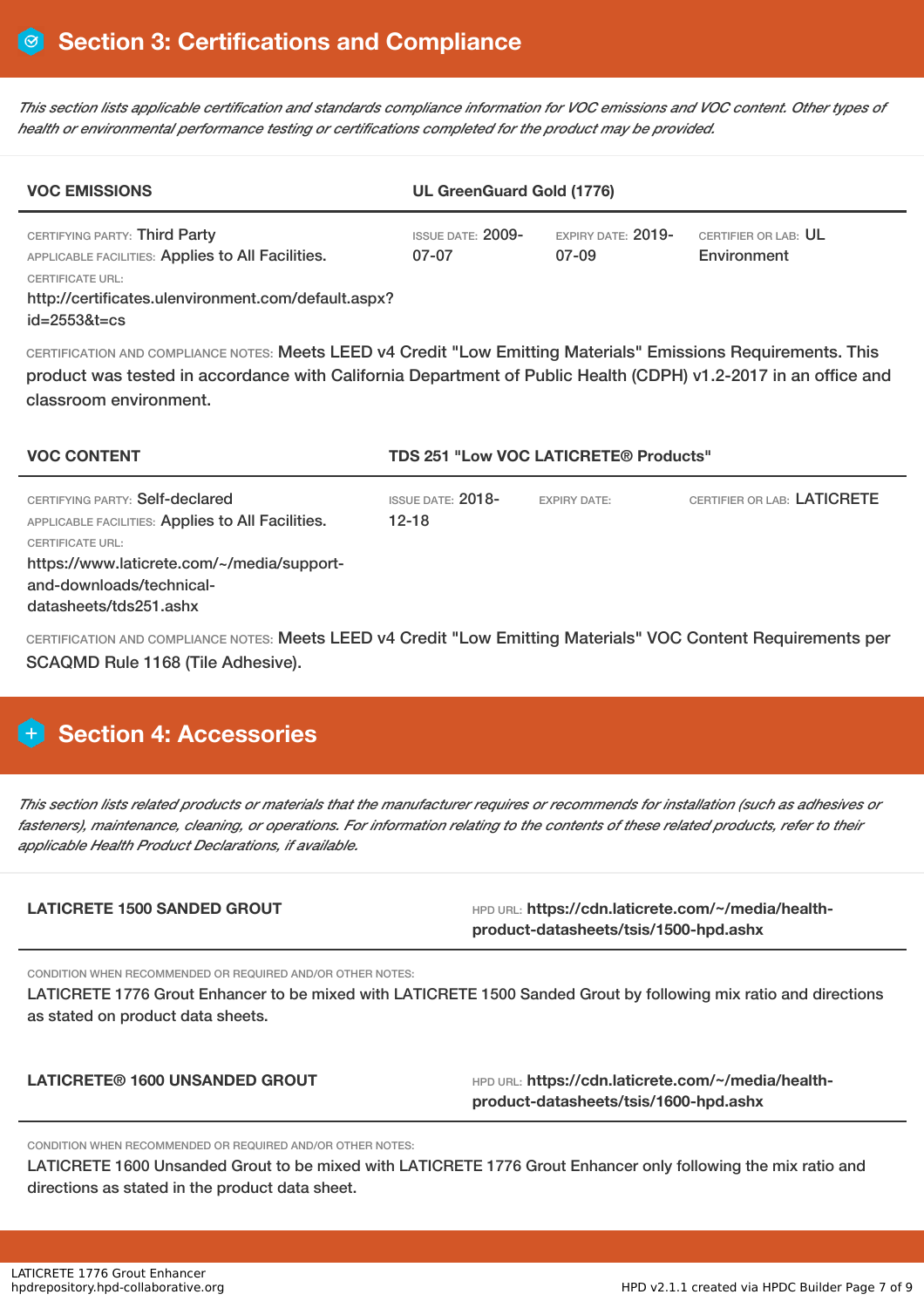#### Ō. **Section 5: General Notes**

LATICRETE® 1776 Grout Enhancer meets Living Building Challenge requirements, but it does contain a component which is found on the Red Listed Materials or Chemicals. Specifically, LATICRETE 1776 Grout Enhancer contains a small amount (0.0006%) of Octamethylcyclotetrasiloxane (D4) as stated in Section 2 of this HPD. The amount of the stated material is below the maximum threshold as stated in the LBC Small Component Clause.